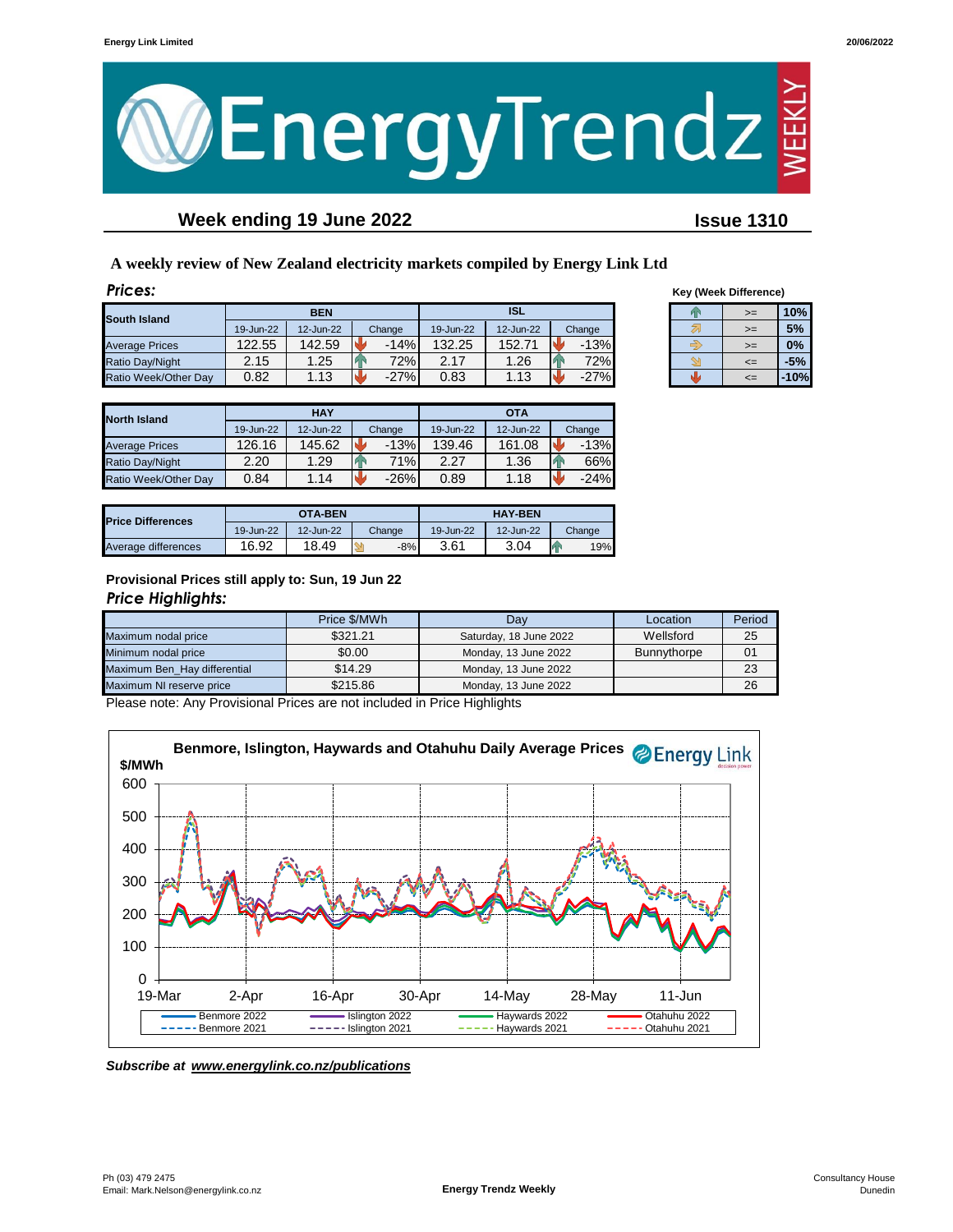# *Average Wholesale Spot Prices*

| Date       | Benmore (\$/MWh) |              | Islington (\$/MWh) |              | Haywards (\$/MWh) |              | Otahuhu (\$/MWh) |              |
|------------|------------------|--------------|--------------------|--------------|-------------------|--------------|------------------|--------------|
|            | Dav              | <b>Night</b> | Dav                | <b>Night</b> | Dav               | <b>Night</b> | Day              | <b>Night</b> |
| 19/06/2022 | 171.38           | 54.45        | 184.90             | 58.31        | 172.90            | 53.18        | 180.56           | 54.36        |
| 18/06/2022 | 168.11           | 108.88       | 180.69             | 115.75       | 173.36            | 110.89       | 188.26           | 115.27       |
| 17/06/2022 | 161.30           | 95.03        | 173.60             | 101.97       | 170.08            | 96.10        | 188.50           | 101.75       |
| 16/06/2022 | 124.24           | 51.24        | 133.83             | 55.25        | 128.42            | 52.23        | 147.07           | 58.76        |
| 15/06/2022 | 105.41           | 36.50        | 114.12             | 39.66        | 108.64            | 36.74        | 123.99           | 40.99        |
| 14/06/2022 | 116.21           | 94.70        | 125.89             | 101.87       | 120.05            | 96.52        | 138.13           | 106.53       |
| 13/06/2022 | 197.47           | 44.42        | 215.12             | 48.22        | 205.76            | 45.19        | 233.71           | 50.63        |

*Note: Night: 00:00 – 08:00 and Day 08:00 – 24:00*

| Indicator (\$/MWh)                                   | <b>Benmore</b> | <b>Movement</b> | Islington | <b>Movement</b> | Haywards | Movement                 | Otahuhu | Movement |
|------------------------------------------------------|----------------|-----------------|-----------|-----------------|----------|--------------------------|---------|----------|
| Average May 22 Price                                 | 205.35         |                 | 220.86    |                 | 209.30   |                          | 222.86  |          |
| Average June 22 Price                                | 141.27         |                 | 151.47    |                 | 144.75   | $\overline{\phantom{0}}$ | 159.05  |          |
| 4 Week Moving Average Price                          | 161.74         | $-10.3%$        | 173.87    | $-10.2%$        | 165.24   | $-9.9%$                  | 178.94  | $-9.7%$  |
| <b>Weekly Average Price</b>                          | 122.55         | $-14.1%$        | 132.25    | $-13.4%$        | 126.16   | $-13.4%$                 | 139.46  | $-13.4%$ |
| <b>Weekday Day Average Price</b>                     | 140.93         | $-9.3%$         | 147.25    | $-21.8%$        | 146.59   | $-8.9%$                  | 166.28  | $-9.9%$  |
| <b>Weekday Night Average Price</b>                   | 64.38          | $-53.7\%$       | 67.64     | $-62.9\%$       | 65.36    | $-52.9%$                 | 71.73   | $-51.2%$ |
| <b>Weekend Day Average Price</b>                     | 169.75         | 13.7%           | 177.14    | 10.3%           | 173.13   | 13.6%                    | 184.41  | 10.8%    |
| <b>Weekend Night Average Price</b>                   | 81.67          | $-18.3%$        | 108.86    | 6.7%            | 82.03    | $-18.2%$                 | 84.82   | $-20.3%$ |
| Day - Night Differential                             | 2.15           | 72.1%           | 2.17      | 72.0%           | 2.20     | 71.0%                    | 2.27    | 66.5%    |
| Weekday - Weekend Differential                       | 0.82           | $-27.2%$        | 0.83      | $-26.5%$        | 0.84     | $-26.4%$                 | 0.89    | $-24.2%$ |
| Note: Movement represents difference from last week. |                |                 |           |                 |          |                          |         |          |

### *Storage: (as at last Thursday)*

Total Storage increased to 2539 GWh.

NI storage increased by 45% to 392 GWh while SI storage increased by 10% to 2147 GWh.

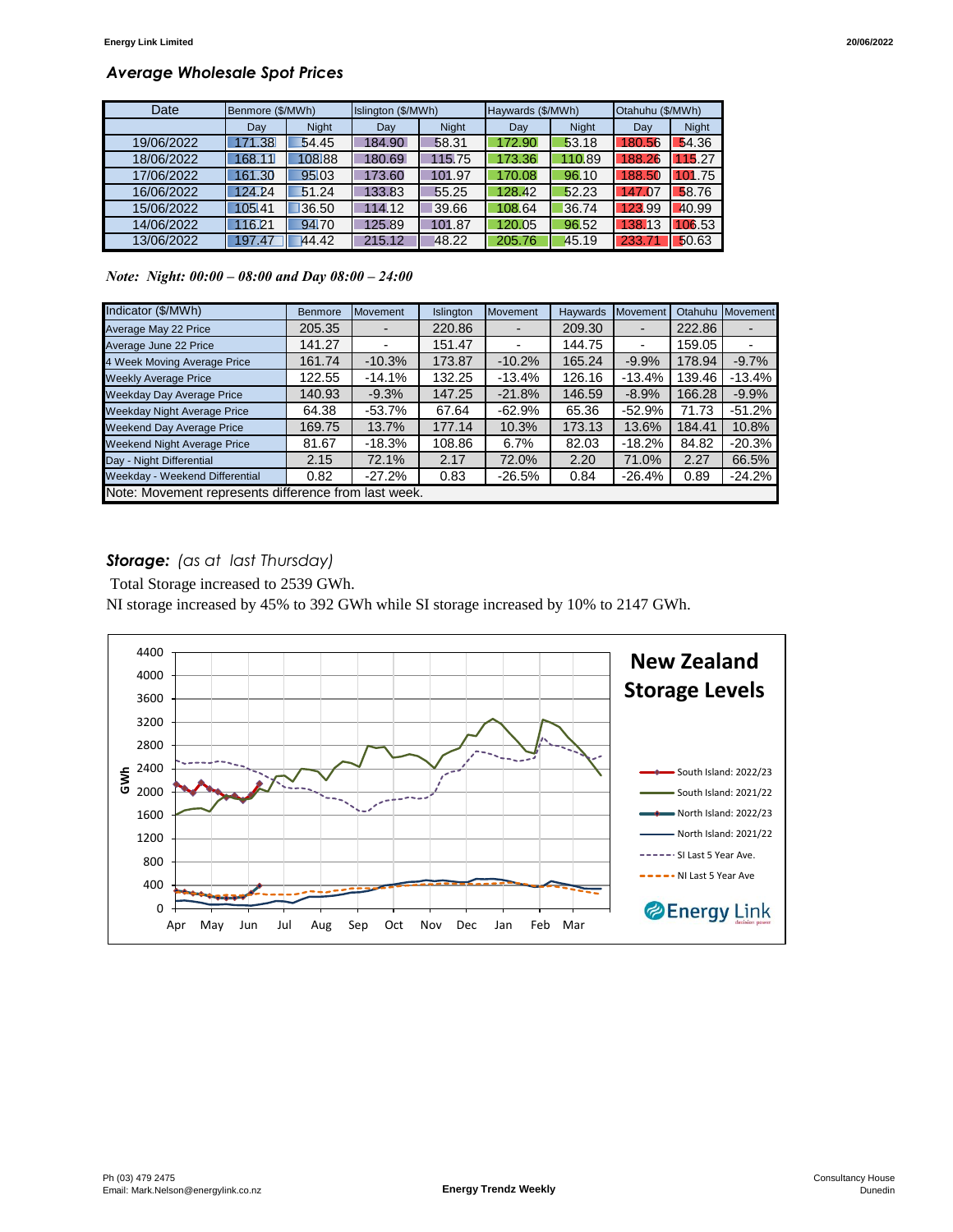#### *Generation:*



#### *Average Generation Market Share <sup>1</sup>*

| انcontact    | Mercury      | Genesis      | $\cdot$<br>Meridian | rustpower | Other        |
|--------------|--------------|--------------|---------------------|-----------|--------------|
| (22%)<br>21% | (22%)<br>22% | (15%)<br>16% | 32% (32%)           | 4% (4%)   | 5% (<br>(5%) |

<sup>1</sup> Generation market share figures are based on SCADA data. The number in brackets represents the generation market share % from the previous week.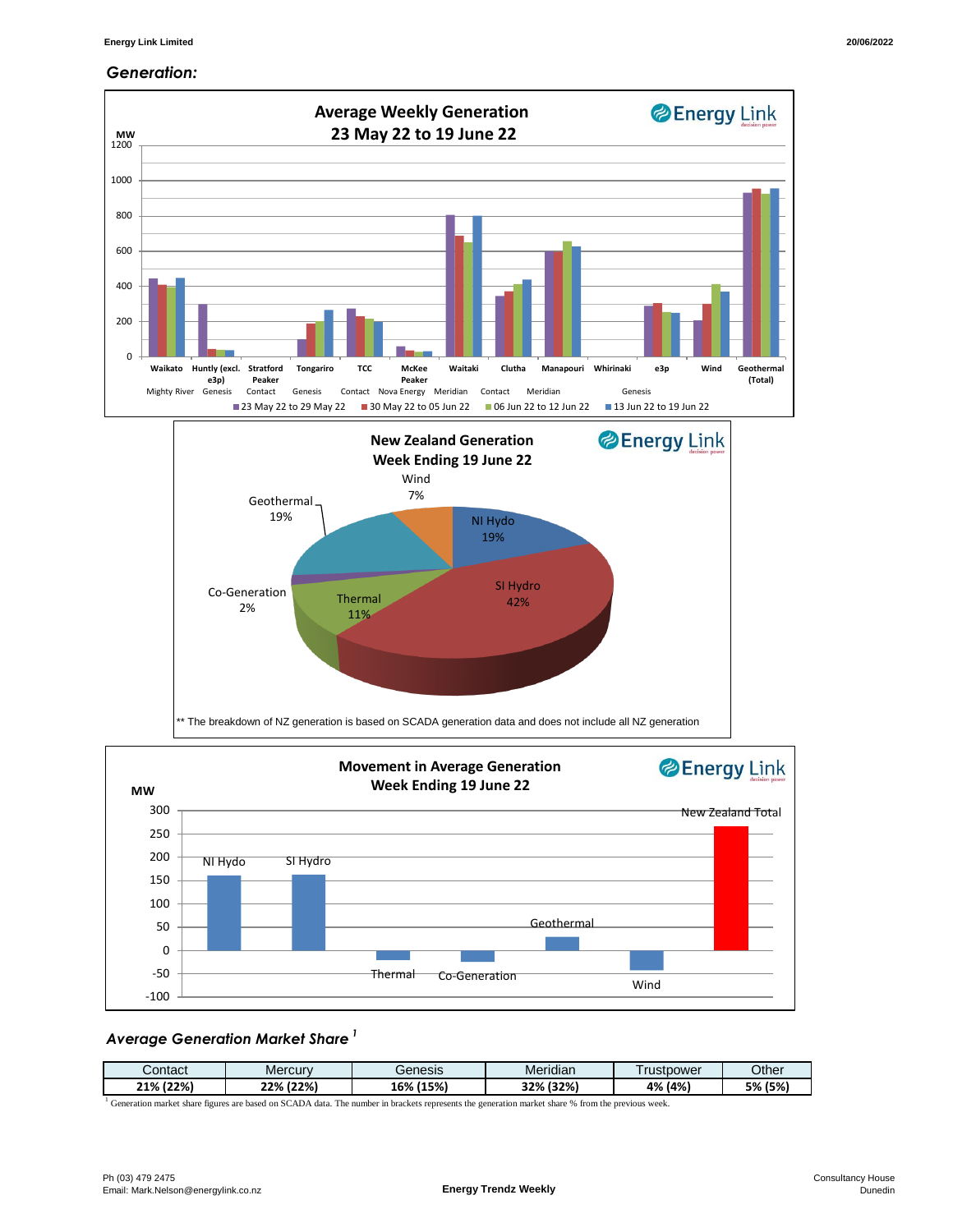



Demand data based on un-reconciled SCADA data.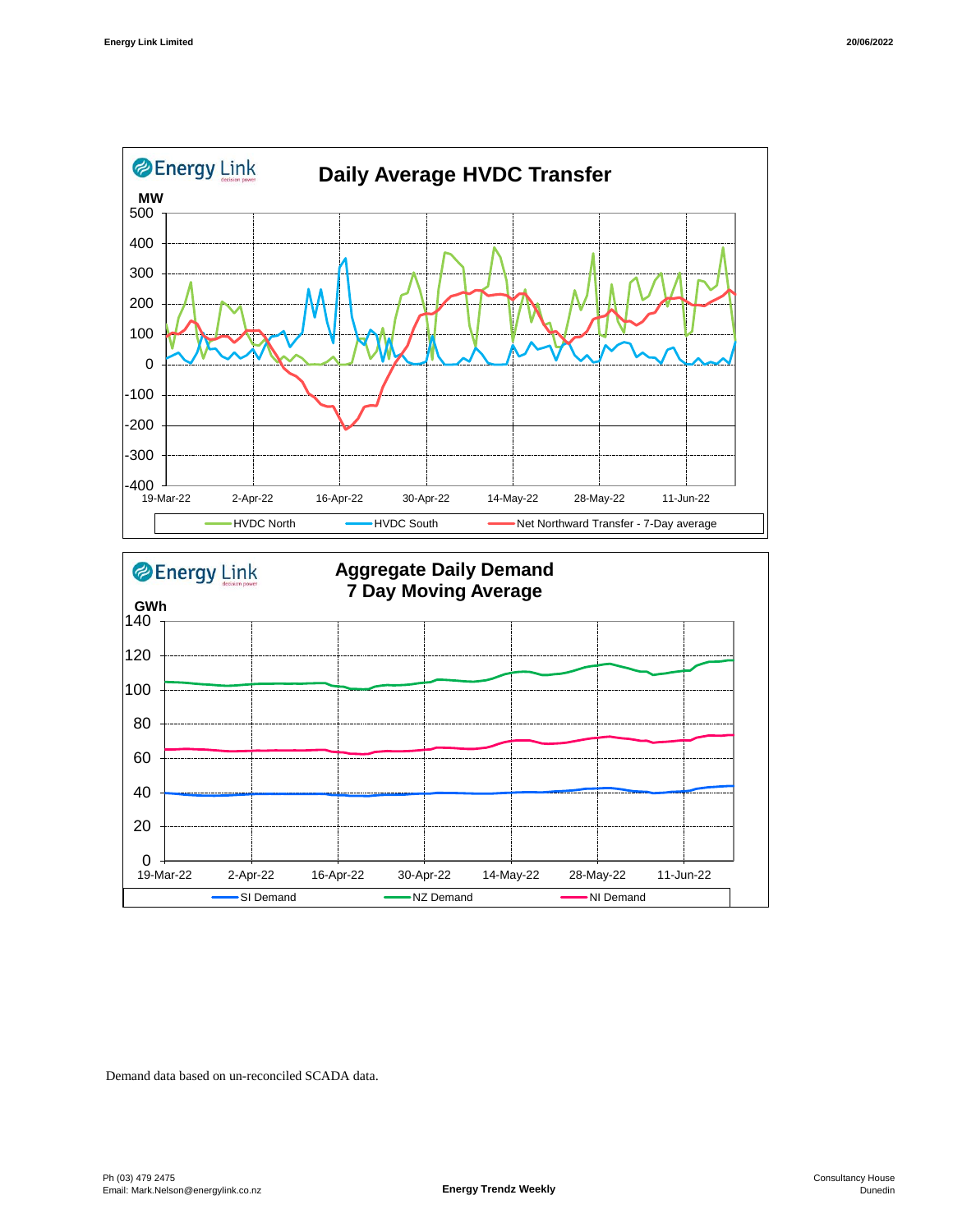# *ASX Electricity Futures*

The **Australian Securities Exchange (ASX)** listed Base Load Electricity Futures, Strip Futures and Calendar year Strip Options for two grid reference points (Otahuhu and Benmore) in the New Zealand electricity market in July 2009. The ASX New Zealand Electricity Futures contracts are cash settled using the arithmetic average of halfhourly prices at the designated node over the period of a calendar quarter.

The two charts below display the price movements of the front quarter futures contract during the current quarter and for the four quarters prior to the current quarter. Also shown is the volume of contracts traded, the relevant spot price and the spot average price over the quarter during the time when each contract was the front quarter contract.



The chart to the right shows the most recent transactions for all currently traded futures contracts at both the BEN & OTA nodes. For comparison these prices are mapped against the prices for the same contracts four weeks prior to the current Market Review.